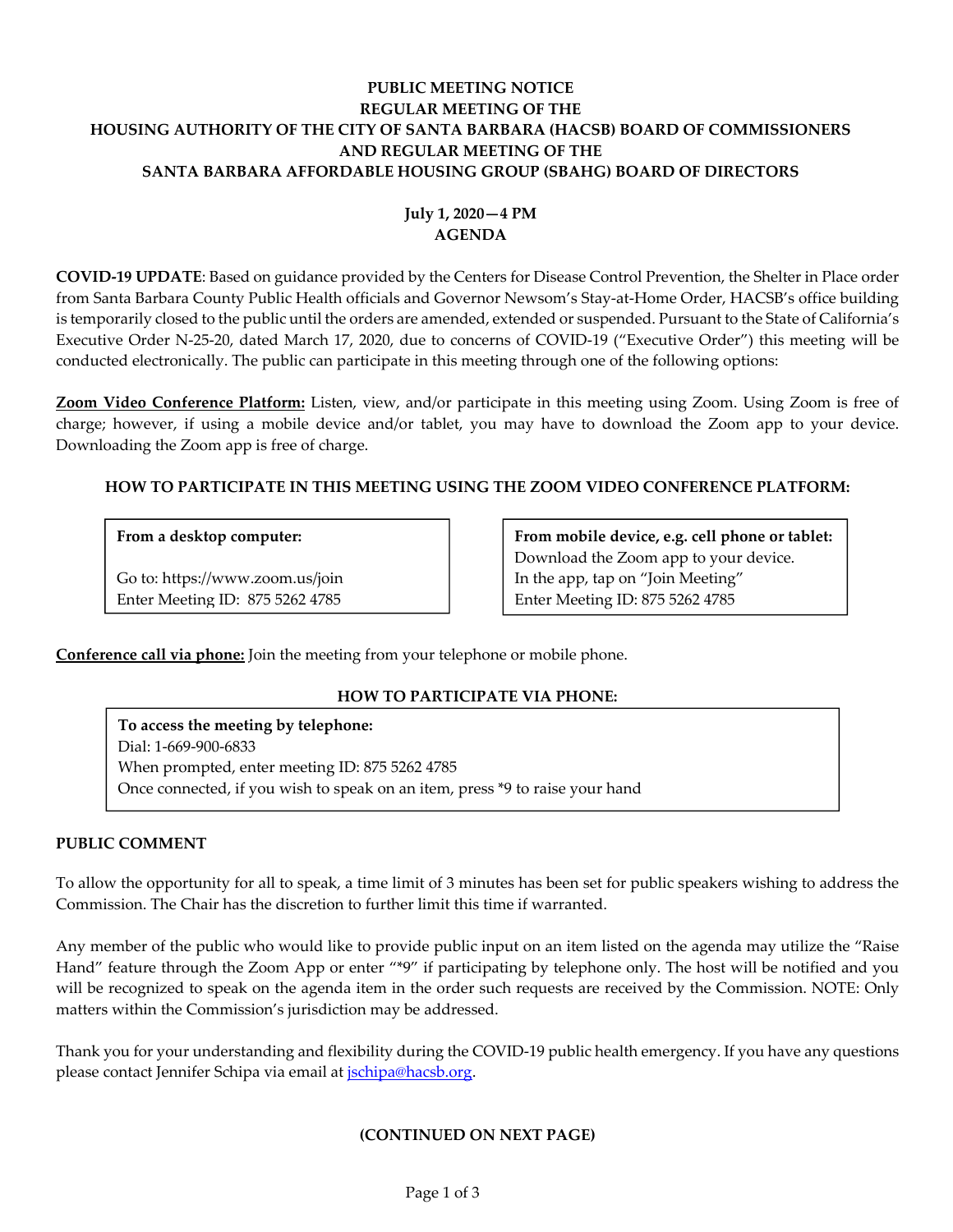| <b>Roll Call</b> |          |  |
|------------------|----------|--|
| <b>Boss</b>      | Larsson  |  |
| Faulstich        | Rowell   |  |
| Fenger           | Wheatley |  |
| Green            |          |  |

**II. Public Comment** – Any member of the public may address the Housing Authority Commission and SBAHG Directors for up to three minutes on any subject within the jurisdiction of the Housing Authority and/or SBAHG that is not scheduled for a public discussion before them. The total time for this item is ten minutes.

#### **III. Consideration of Minutes**

To be taken under Consent Calendar below.

### **IV. Bills and Communications**

- 1. Letter from Scholarship Foundation of Santa Barbara regarding [contribution](https://hacsb.org/download/meetings_2020/items/07_july/Item-IV.1.pdf) to Housing Authority Scholarship Fund.
- 2. Article in *[Noozhawk,](https://hacsb.org/download/meetings_2020/items/07_july/Item-IV.2.pdf)* "City Moves Forward with Housing Authority on 29-unit Housing Project".
- 3. Article in *Noozhawk,* ["Independent](https://hacsb.org/download/meetings_2020/items/07_july/Item-IV.3.pdf)‐Living Senior Housing Still Available at The Gardens on Hope".
- 4. Article in *Noozhawk*, ["Interactive](https://hacsb.org/download/meetings_2020/items/07_july/Item-IV.4.pdf) Motorcade Designed to Drive Increase in Local Response to Census".
- V. Consent Calendar The following Consent Calendar items will not usually require discussion by the Commission. Items on the Consent Calendar may be approved by a single motion. Any Consent Calendar item is open for discussion and a separate vote by the Commission upon request of any Commissioner. Should a member of the public wish to comment on an item on the Consent *Calendar below, please come forward to speak at the time the Commission considers the Consent Calendar.*

### **1. Subject: Consideration of Minutes**

[Recommendation:](https://hacsb.org/download/meetings_2020/items/07_july/Item-V.1.pdf) That the HACSB Commission and SBAHG Board approve the Minutes of their June 5, 2020 Special Meeting.

### **2. Subject: Consideration of Minutes**

[Recommendation:](https://hacsb.org/download/meetings_2020/items/07_july/Item-V.2.pdf) That the HACSB Commission and SBAHG Board approve the Minutes of their June 5, 2020 Regular Meeting.

### **3. Subject: Expenditures April 2020**

[Recommendation:](https://hacsb.org/download/meetings_2020/items/07_july/Item-V.3_RF.pdf) That the Commission approve costs incurred and payments made for the month of April 2020.

### **4. Subject: Expenditures May 2020**

[Recommendation:](https://hacsb.org/download/meetings_2020/items/07_july/Item-V.4_RF.pdf) That the Commission approve costs incurred and payments made for the month of May 2020.

### **VI. Report of Executive Director**

# **1. Subject: Approval of Contract Extension with Family Service Agency for the Administration of the Authority's Supportive Services Program**

[Recommendation:](https://hacsb.org/download/meetings_2020/items/07_july/Item-VI.1.pdf) That the Commission: (1) approve a contract with Family Service Agency (FSA) for the period of August 1, 2020 to July 31, 2021 in the amount of \$200,000 for the Supportive Services Program; (2) waive the Housing Authority's procurement procedure for selection of services; and (3) authorize the Executive Director, or his designee, to execute said contract on behalf of the Housing Authority.

### **2. Subject: Approval of Contract with Santa Barbara Neighborhood Clinics for Senior Supportive Services**

[Recommendation:](https://hacsb.org/download/meetings_2020/items/07_july/Item-VI.2.pdf) That the Commission: (1) approve a one year contract with Santa Barbara Neighborhood Clinics in the amount of \$90,000 for a Senior Supportive Services Program; (2) waive the Housing Authority's